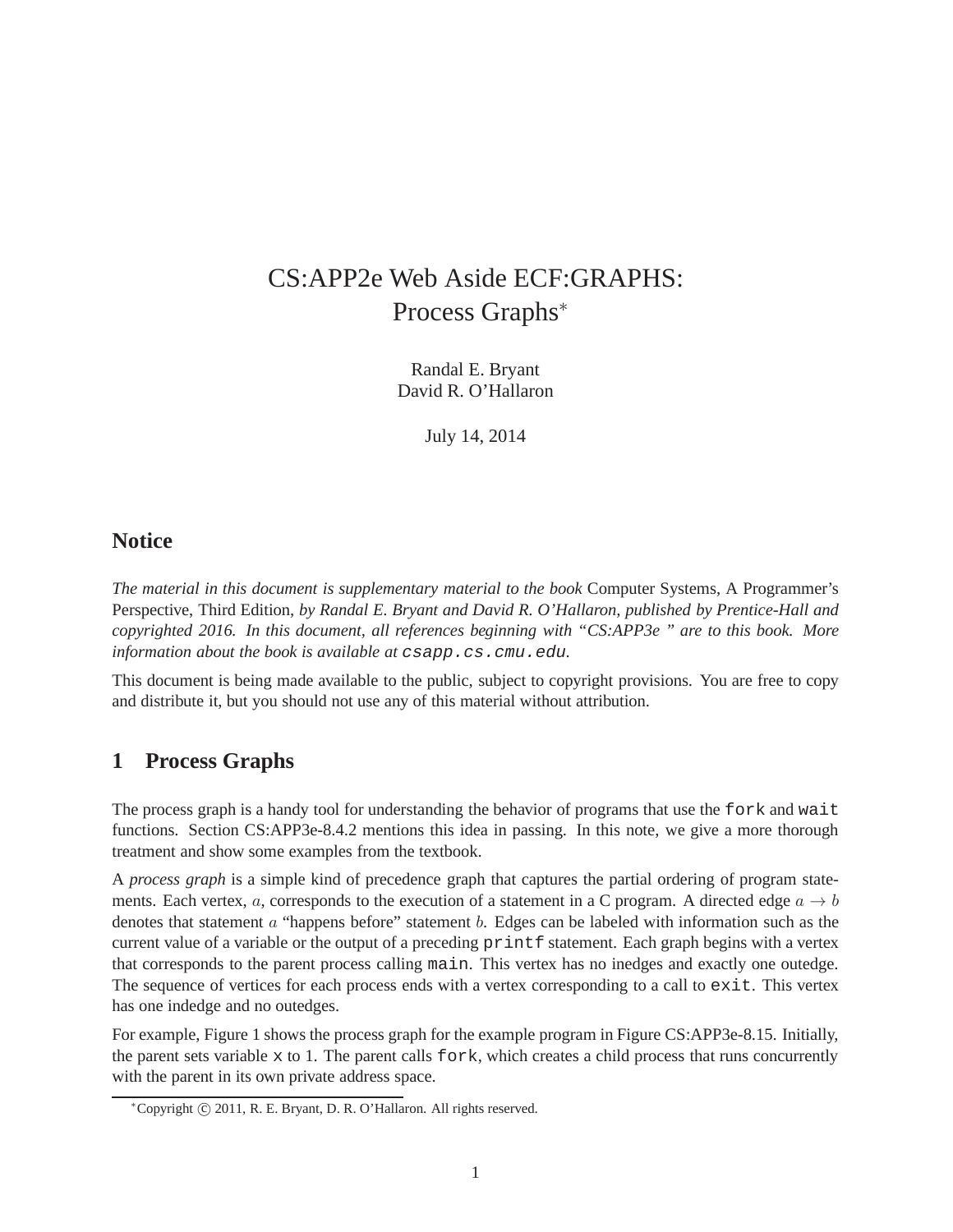```
1 int main()
2 \{3 pid_t pid;
4 int x = 1;
5
6 pid = Fork();
7 if (pid == 0) \{\n\}/\n Child \*/8 printf("child : x=\dfrac{\dfrac{1}{x}-\dfrac{1}{x}}{x+\dfrac{\dfrac{1}{x}}{x}}9 exit(0);
10 }
11
12 /* Parent */13 printf("parent: x=\frac{d}{n}, -x;
14 exit(0);
15 }
                                                                  child: x=2 
                                                  main fork printf 
                                                               printf 
                                                      x == 1exit 
                                                                  parent: x=0 
                                                                           exit 
                                                                                  Parent 
                                                                                   Child
```
Figure 1: **Process graph for Figure CS:APP3e-8.15.**

For a program running on a single processor, any *topological sort* of the vertices in the corresponding process graph represents a feasible total ordering of the statements in the program. Here's a simple way to understand the idea of a topological sort: Given some permutation of the vertices in the process graph, draw the sequence of vertices from left to right, and then draw each of the directed edges. The permutation is a topological sort if and only if each edge in the drawing goes from left to right. Thus, in our example program in Figure 1, the printf statements in the parent and child can occur in either order because each of the orderings corresponds to some topological sort of the graph vertices.

The process graph can be especially helpful in understanding programs with nested fork calls. For example, Figure 2 shows a program with two calls to fork in the source code. The corresponding process graph helps us see that this program runs four processes, each of which makes a call to printf, and which can execute in any order.



Figure 2: **Process graph for Figure CS:APP3e-8.16(c).**

As another example, Figure 3 shows the process graph for the program in Practice Problem CS:APP3e-8.2, where the child process executes two printf statements, while the parent executes only one.

The process graph can also help you to understand programs that use wait to synchronize with child processes. For example, Figure 4 shows the process graph for the program in Practice Problem CS:APP3e-8.3. The sequences acbc, abcc, and bacc are possible because they correspond to topological sorts of the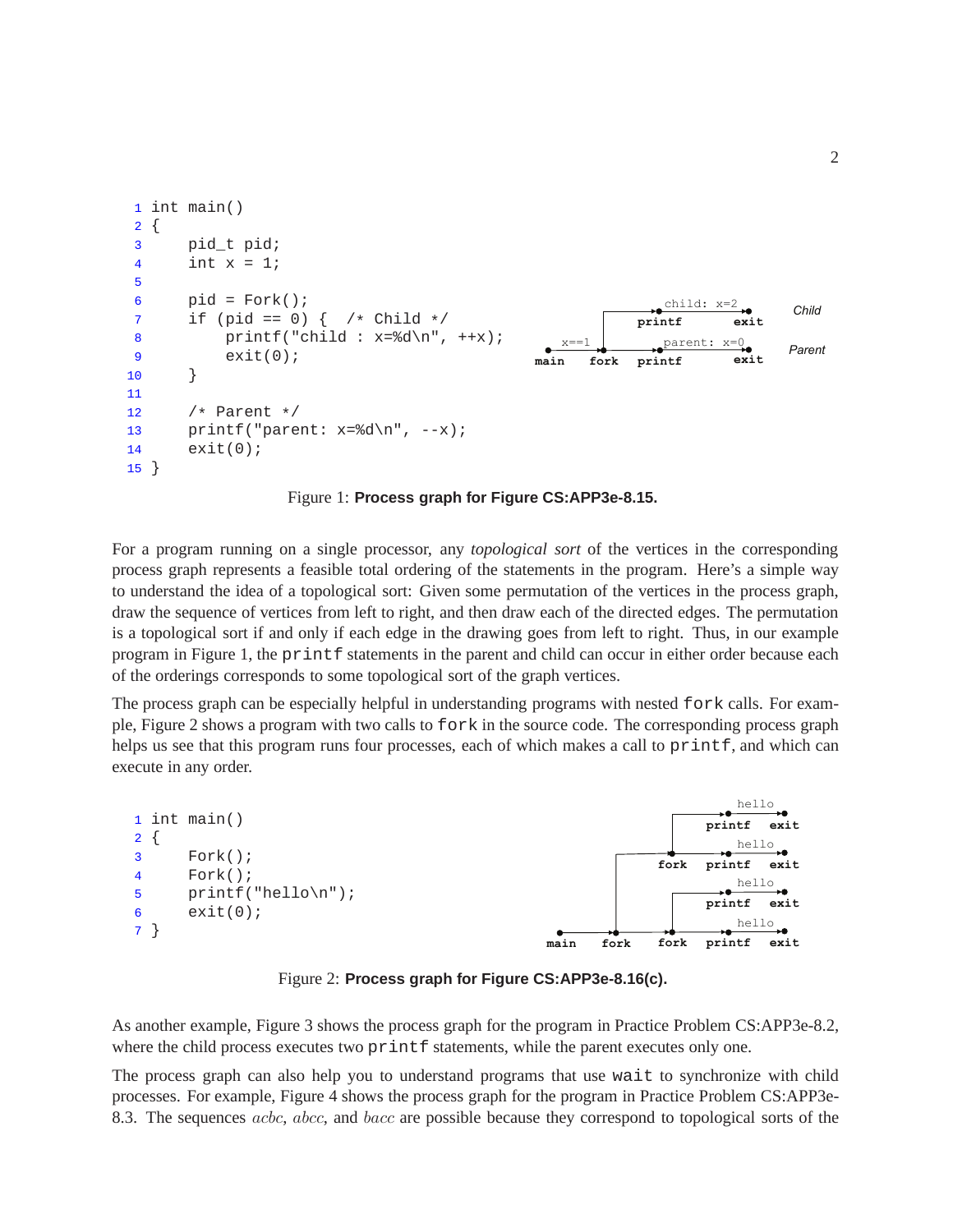```
1 int main()
2 \{3 int x = 1;
4
5 if (Fork() == 0)
6 printf("printf1: x=\dagger d\n+ x);
7 printf("printf2: x=\d{a}{n", -x);
8 exit(0);
9 }
                                                                 printf1: x=2 
printf2: x=1 
                                                  main fork printf 
                                                              printf 
                                                                 printf2: x=0exit 
                                                                     printf exit
```


process graph. However, sequences such as bcac and cbca do not correspond to any topological sort and thus are not feasible.



Figure 4: **Process graph for Practice Problem CS:APP3e-8.3**

Figure 5 shows another example, from Practice Problem CS:APP3e-8.4. For part A, we can determine the number of lines of output by simply counting the number of  $\text{print}$  vertices in the process graph. In this case, there are six such vertices, and thus the program will print six lines of output. For part B, any output sequence corresponding to a topological sort of the graph is possible. For example: "Hello", "1", "0", "Bye", "2", "Bye".